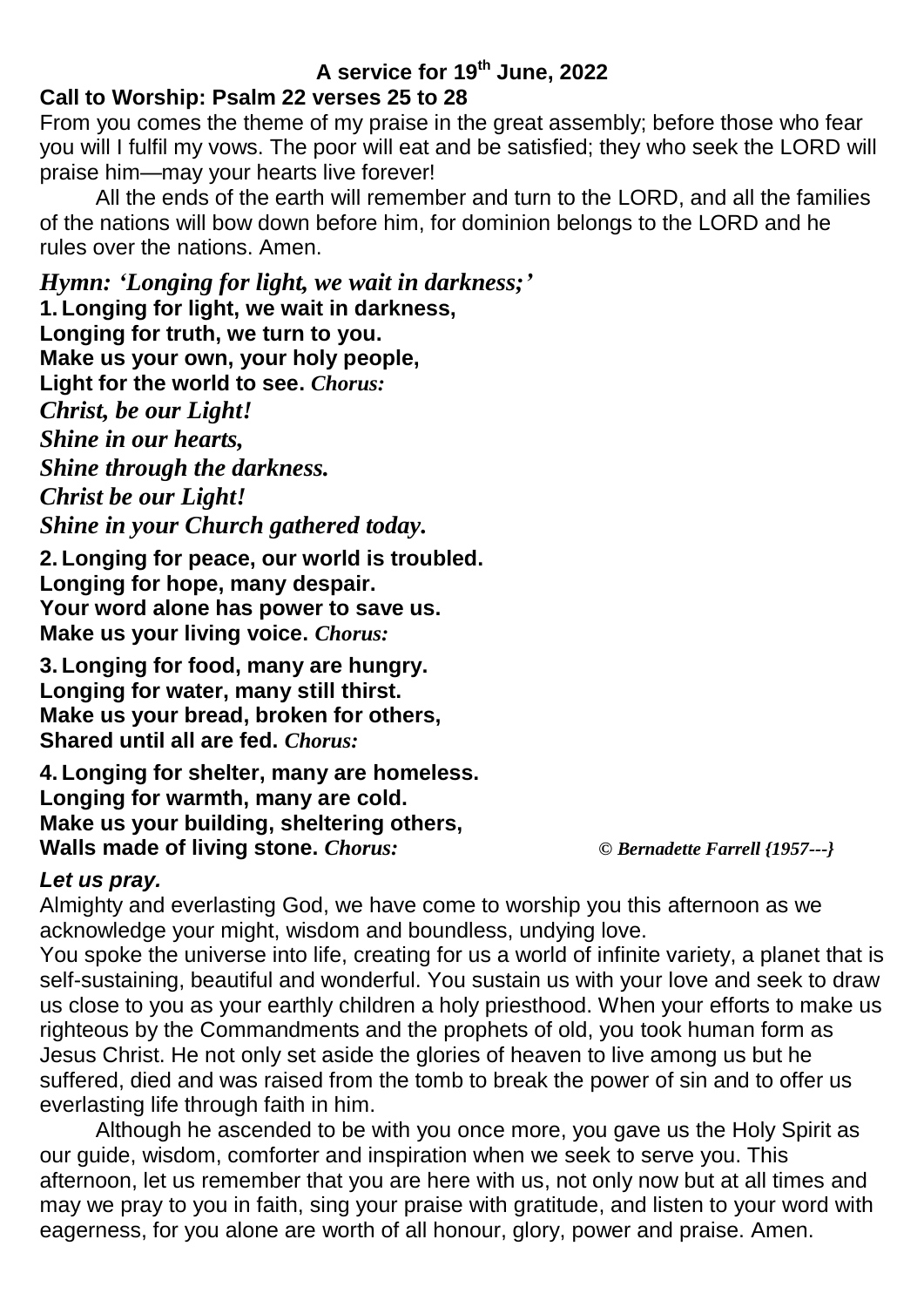#### *In our prayer of thanksgiving and confession, when I say, 'Merciful Lord', please respond with, 'Forgive and restore us'.*

Almighty God, we offer heartfelt thanks for all the many blessings we receive from you, but most of all for your undying love. Forgive us when we are selfish or selfrighteous, unforgiving or judgmental. Pardon us when we have been unwilling to trust in your saving grace or when we fail to love our neighbours as we love ourselves.

'Merciful Lord' **……. 'Forgive and restore us'.**

Help us to change our ways as we acknowledge our sinfulness. Warm our hearts with your Holy Spirit, kindle the embers into a blaze of love and faith, so our lives reflect the victory Jesus has won over sin and death and so we may play our part in building your kingdom here.

'Merciful Lord' **…….. 'Forgive and restore us'.**

Loving God, we believe that you have heard our prayer and have not only pardoned us, but invite us to walk with you once more. Hereafter, may the Holy Spirit enable us to love and serve you and our neighbours gladly and faithfully, so our lives honour you in Jesus' beautiful name. Amen.

*As our Saviour taught his disciples, we pray:*

**Our Father, who art in heaven, hallowed be thy Name; thy kingdom come; thy will be done; on earth as it is in heaven. Give us this day our daily bread. And forgive us our trespasses, as we forgive those who trespass against us. And lead us not into temptation; but deliver us from evil. For thine is the kingdom, the power, and the glory, for ever and ever. Amen.**

*Our opening hymn was written by Bernadette Farrell, a social activist from West Yorkshire and one of the best contemporary hymn-writers. Although she is a Roman Catholic, her hymns are as ecumenical in nature as they are profound. This hymn seems particularly apt in these time of pandemic and uncertainty. We shall sing hymn number 706, 'Longing for light, we wait in darkness,'*

**1. Christ is the world's Light, he and none other; Born in our darkness, he became our Brother.**

**If we have seen him, we have seen the Father: Glory to God on high.**

**2. Christ is the world's Peace, he and none other; No one can serve him and despise his brother. Who else unites us, one in God the Father? Glory to God on high.**

**3. Christ is the world's Life, he and none other; Sold once for silver, murdered here, our Brother – He, who redeems us, reigns with God the Father: Glory to God on high.** 

**4. Give God the glory, God and none other; Give God the glory, Spirit, Son and Father; Give God the glory, God in Man, my Brother: Glory to God on high.** *© Fred Pratt Green {1903 – 2000)*

# *In our prayers of intercession, we bring our concern for people nearby and far away unto the Lord. Let us pray.*

Gracious God, in response to your generous love for us, help us play what part we can to build a better world by seeking justice for all-comers, by sharing the earth's resources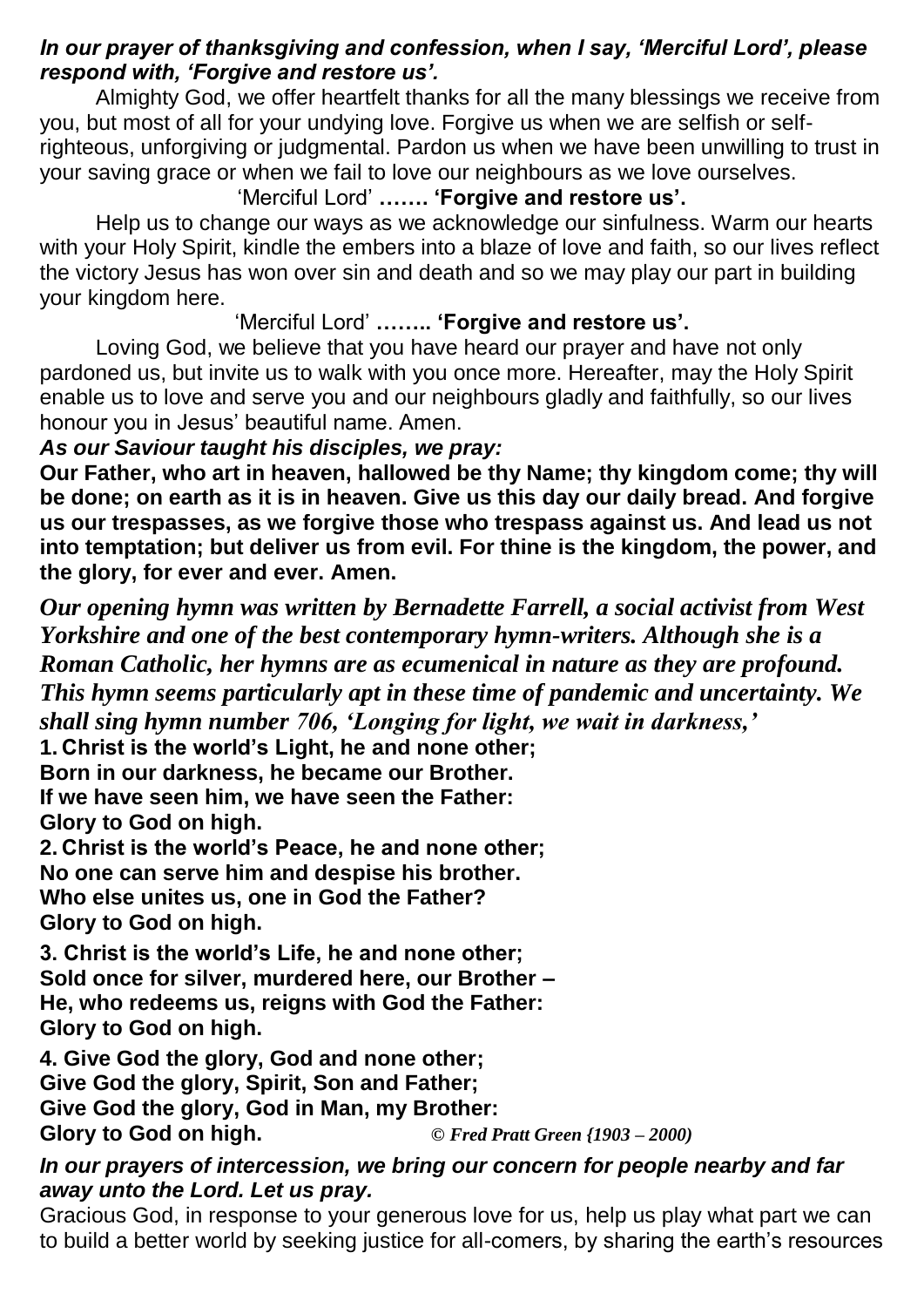instead of fighting over them, by learning to co-operate with one another, accepting our differences, even celebrating diversity and resisting prejudice. Heavenly Father, as our response to the many blessings you have bestowed on us, let us act as your earthly hands, feet, eyes and voice, seeking the wellbeing of all-comers. May the Holy Spirit inspire and guide us in your service, but in situations that are beyond our powers, we ask you to intervene, for all things are possible for you.

Gracious Lord, inspire and guide the leaders of all nations in the way of peace. Teach them to lead with justice and mercy, so that real, lasting peace is established. At present, our thoughts are with the invasion of Ukraine by Russia and we pray that peace can be negotiated to bring the conflict to a swift end. Meantime, we pray for President Zelenskyy and his advisors, the armed forces and militia, that they may remain steadfast, courageous and undaunted, and will receive the equipment they need to resist Russia's might and frustrate the Kremlin's plans, so that when fighting ends, Ukraine will be an independent democracy.

In your mercy, Lord, remember the civilians, mainly women, children, the elderly and disabled, who are trapped in cities that are being bombarded by Russian forces. We pray, also, for Ukrainian refugees, who are fleeing to friendly countries. Bless those lands and people who offer shelter and support for as long as it is needed. Hold them close in your care that they may be comforted and protected. We pray that friendly countries will continue to provide support not only during the war, but for the time it takes to rebuild Ukraine from the ashes of destruction.

Lord of grace, we pray for people who campaign for a fair and proper use of the world's resources, including the distribution of vaccines to impoverished countries where COVID19 is rampant, from where new strains may come to create another crisis. We pray for organizations like All We Can and Christian Aid that are working to provide desperately-needed aid to famine-stricken Afghanistan, Ethiopia, Sudan and Yemen that the blockade of grain from Ukraine is broken, so they receive the means to support the starving of those countries. We pray, too, for people in this country who are struggling to manage as the cost of energy, fuel and food increases to record levels. We thank you for those who supply and run food banks and for organisations like the Salvation Army which help the poor. Guide those in authority to find ways of helping the poor.

We offer our prayer for neighbours who are sick in body, mind or spirit; those who are in any kind of need or trouble; neighbours who are living with depression or whose relationships have broken down and everybody who mourns the loss of somebody dear, thinking in particular of everybody who has been unable to mark their loved-one's passing because of restrictions at funerals and gatherings. Lord, help us to offer them both practical support and friendship, but warm them with your love, so they may find comfort, healing, courage and enduring peace.

We pray for all churches in our Circuit and neighbouring Circuits and, indeed, for the World Church, as we celebrate its birth two thousand years ago. Teach us to speak of the grace and glory of Christ Jesus with one voice and serve him in unity of mission. May the Spirit of truth and love empower us to bear the gospel light to this suffering and sin-darkened world. Renew and invigorate our calling as we seek new ways to serve our communities as we emerge from the dark shadow of Coronavirus.

Abba, Father God, bless us, our friends and our families. Keep us safe in your care and centre our lives upon Jesus. So, Lord, as you give us an abundance of love, may the Holy Spirit help us to share it freely wherever we go, in the name of Saviour, Jesus Christ. Amen.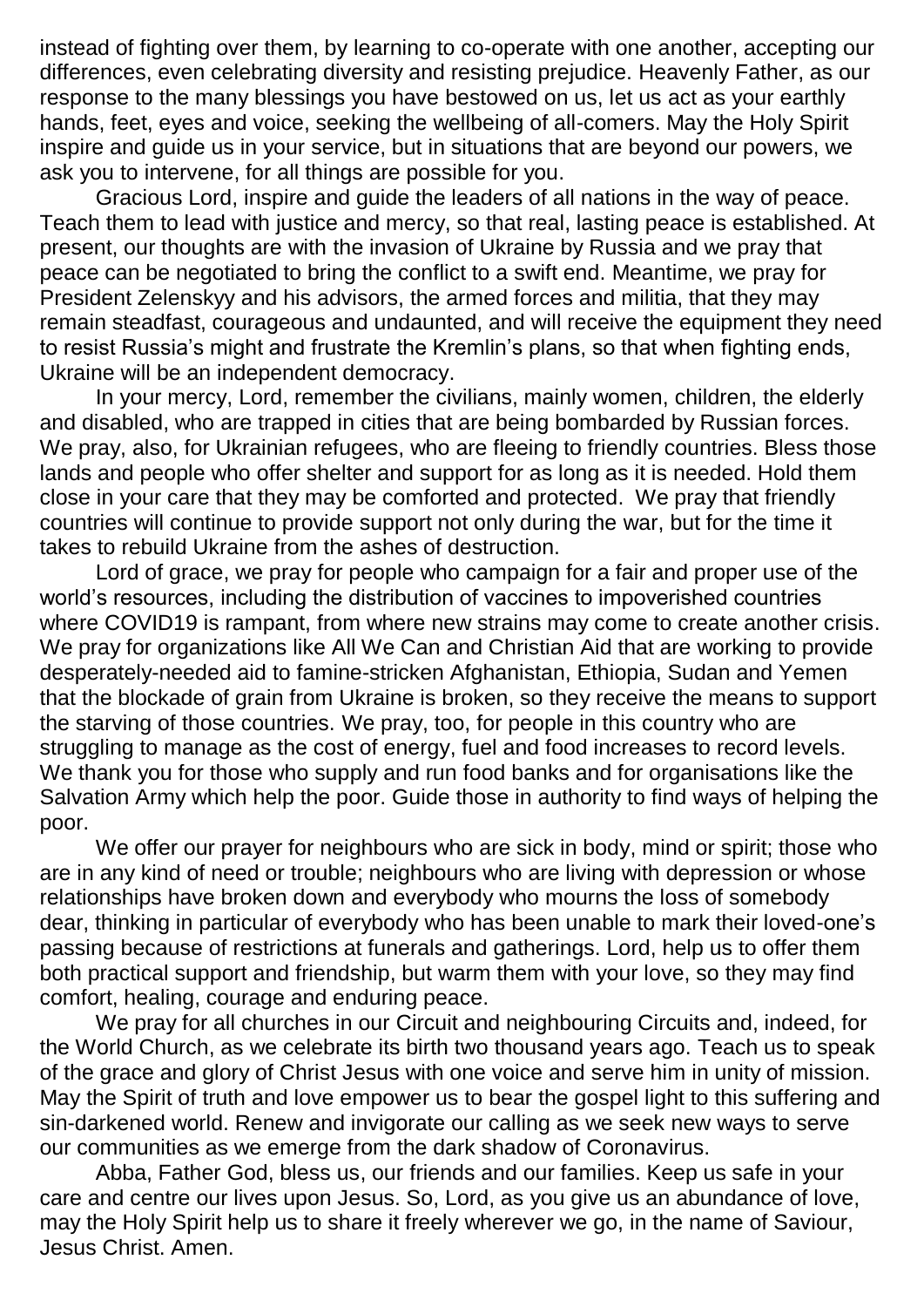# **Our reading is St. Paul's Letter to the Galatians chapter 3 verses 23 to 29**

Before this faith came, we were held prisoners by the law, locked up until faith should be revealed. So the law was put in charge to lead us to Christ that we might be justified by faith. Now that faith has come, we are no longer under the supervision of the law.

You are all children of God through faith in Christ Jesus, for all of you who were baptized into Christ have clothed yourselves with Christ. There is neither Jew nor Greek, slave nor free, male nor female, for you are all one in Christ Jesus. If you belong to Christ, then you are Abraham's seed, and heirs according to the promise. Amen.

*We sing a hymn written by Revd. Hugh Sherlock, a Methodist minister, born in Jamaica who became the first President of the Methodist Church in the Caribbean and the Americas and Secretary of the World Methodist Council in the 1970s. Hymn number 410, 'Lord, your Church on earth is seeking'*  **1. Lord, your church on earth is seeking Your renewal from above; Teach us all the art of speaking With the accent of your love. We would heed your great commission: Go you into every place – Preach, baptize, fulfil my mission, Serve with love and share my grace. 2. Freedom give to those in bandage, Lift the burdens caused by sin, Give new hope, new strength and courage, Grant release from fears within: Light for darkness; joy for sorrow; Love for hatred; peace for strife. These and countless blessings follow As the Spirit gives new life. 3. In the streets of every city Where the bruised and lonely dwell, Let us show the Saviour's pity, Let us of his mercy tell. In all lands and with all races Let us serve, and seek to bring All the world to render praises, Christ, to you, Redeemer, King.** *© Hugh Sherlock (1905 – 1998)*

**Address: "***In Christ, there is no difference between Jew and Greek, slave and free person, male and female. You are all the same in Christ Jesus."* **Galatians 3:28**

**"The biggest shock I had when I came here was – having gone to church to worship for the first time. I was elated as I went to worship at a church of the same denomination as I attended back home. I joined in the worship, but at the end of the service I was greeted by the vicar, who politely and nicely told me, 'Thank you for coming, but I would be delighted if you didn't come back.' I asked him why and he replied, 'My congregation is uncomfortable in the company of people like you.' Just imagine what that meant to me. I went home and never told anybody about it for months."** What kind of person was the speaker? An asylumseeker, a refugee, gay, a drug addict, an ex-prisoner, or somebody with a mental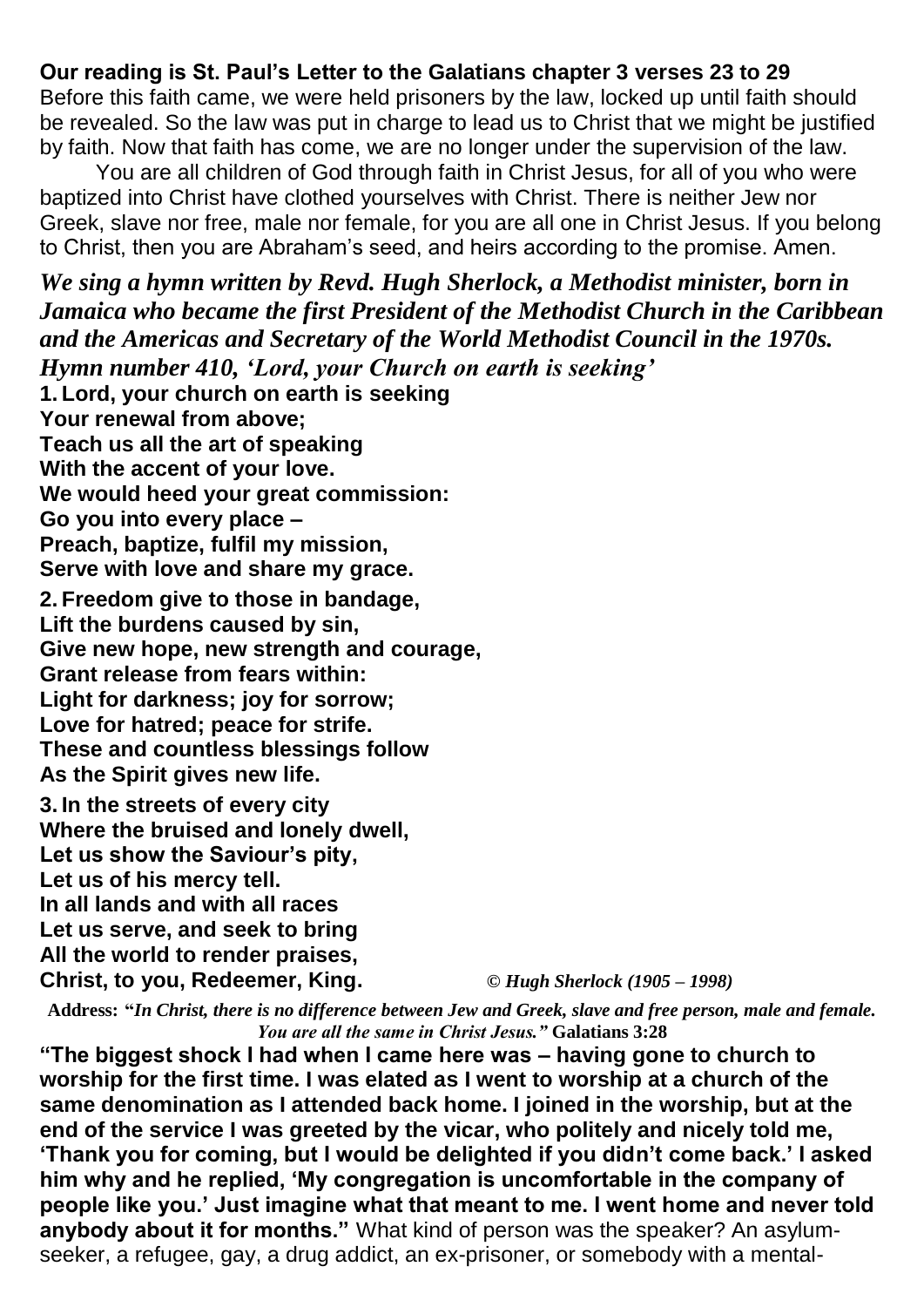illness? **In actual fact, the speaker was Mr. Carmel Jones, who came from Jamaica in 1955**, but who found no welcome for black people in a church of his former denomination – a shameful, disgraceful, but all-too-common situation during that era. Thank God, he found a welcome in a new church and became a Minister in it.

One of the human beings' greatest failings is to exclude anyone who is outside what the "in-crowd's" expects in any kind of way, not just race, colour, gender, faith politics or life-style. In our reading, St. Paul is explaining to the churches of Galatia what being a Christian is all about. These early Christians were from mixed backgrounds: slaves and freemen and women; wealthy female traders; Jews and Gentiles; wealthy and poor. The Jewish faction wanted their Gentile brothers and sisters to conform to Jewish religious observances – not only festivals, but observing the Rules of Righteousness, the Law given to Moses, dietary rules and circumcision. In other words, Christians were to remain as a sect within Judaism.

Paul told them that we no longer need to be slaves to Hebrew religious practices, nor to be bound by the restrictions imposed by Torah, the Law of Moses, and the 613 rules derived from the Ten Commandments. After all, few Jews, if any, could observe every rule as required to be considered 'righteous' before God; nor could they find salvation through good deeds. Instead, God sent his Only Son, Jesus, to pay the price of the world's sins by becoming the One Perfect Sacrifice at Calvary, so we are forgiven when we repent in Christ's name. In other words, we are saved from God's condemnation through faith in Christ Jesus alone, not by anything we do to try to earn his forgiveness.

When St. Paul said that the law no longer has any hold over us, he doesn't mean that the Ten Commandments are redundant. No, he meant that we don't have to live according to Jewish practices and he added later that all the commandments are fulfilled if we love other people as ourselves, for if we do, we won't deliberately do anything to hurt them. In other words, we are free to care for others in response to the grace of God, not because we have to, which means that we do so more willingly.

St. Paul taught the Galatians that in this new order, we are clothed with Christ. Now in the Roman world, when boys reached adulthood, they changed their childish garments for a **toga virilis** – men's clothing. Christians, therefore, gained the status of becoming God's sons and daughters – mature in faith, and hopefully in love, too. Most importantly, in this new state all former distinctions are changed, for God loves each of us to the uttermost. In addition, salvation is offered to everyone in equal measure, irrespective of race, or colour, wealth or poverty, gender or anything else society uses to exclude one group from another.

This good news has powerful implications for us: Jesus calls us to care for everybody around us, whether or not they are like us in appearance, race, creed, sexual orientation, faith or politics and whether or not we find them likeable, or approve of them. Remember Jesus brings his gift of salvation to the whole world, not to an exclusive few and there must be times when things we say or do make us unlikable even to the King of Love. So, let's continue to look out for one another, to prove that we are indeed, part of Christ's flock, responding freely to his gracious call. Amen.

*Our closing hymn was written in 1963 by Sydney Carter, based on an American Shaker tune, 'Simple Gifts'. Sydney was a freelance writer and broadcaster, as well as a poet and folk singer from the 1950s. During that time, he was approached by Donald Swann to write new material for Flanders and Swann reviews, honing his skills by writing for television programmes and even*